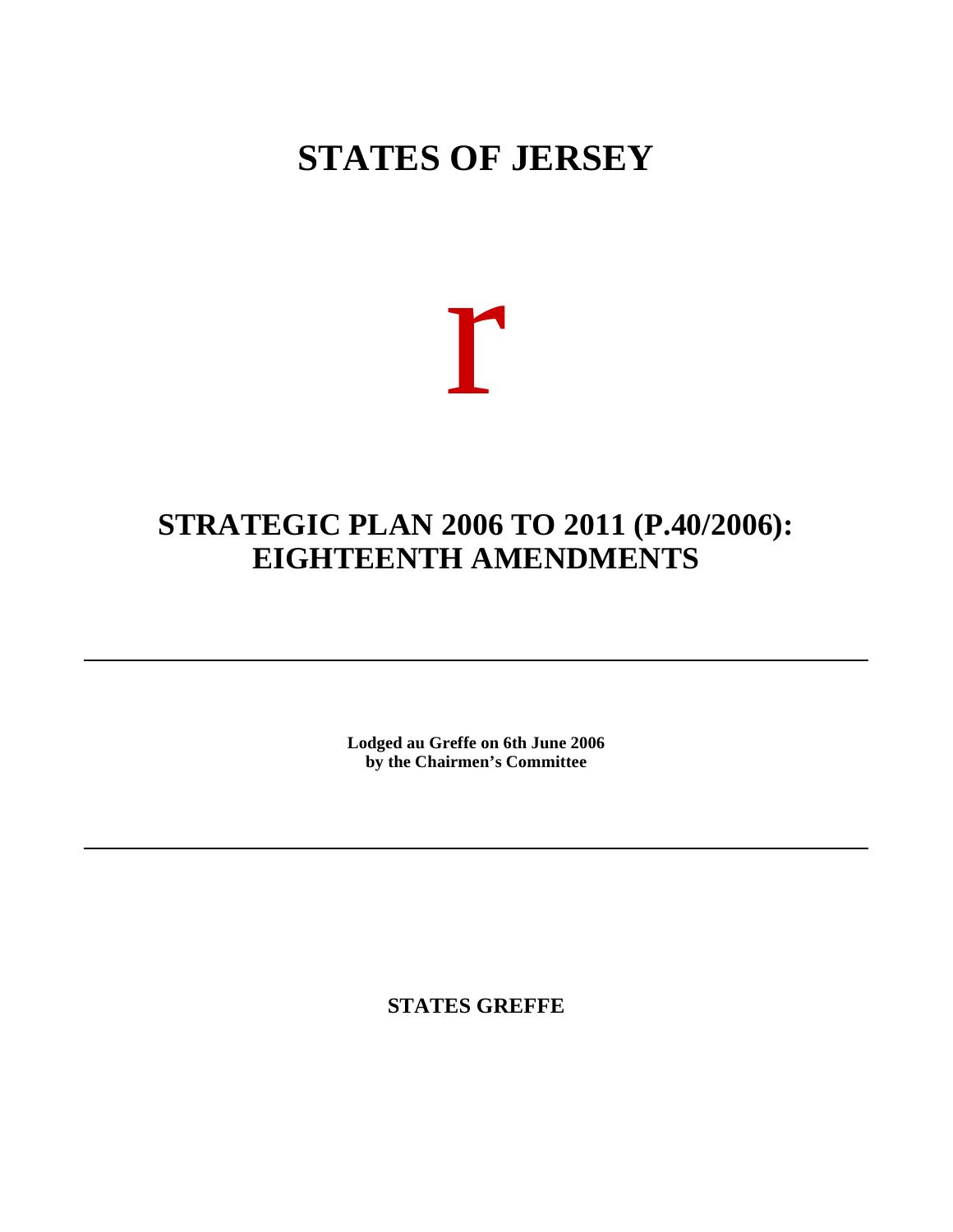- (a) *After the words* "to approve" *insert the words* ", in principle,"*;*
- (b) *After the word* "Appendix"*, insert the words* ", the resource implications of each of those initiatives to be assessed for the purpose of scrutiny prior to implementation"*;*
- (c) *Number the proposition "*(a)*", and insert a new paragraph (b) as follows –*
	- "(b) to charge the Council of Ministers to prepare and present to the States, within a period of 2 months, a report setting out the projected financial and manpower consequences of the initiatives for each of the years covered by the Strategic Plan 2006 to 2011."

## CHAIRMEN'S COMMITTEE